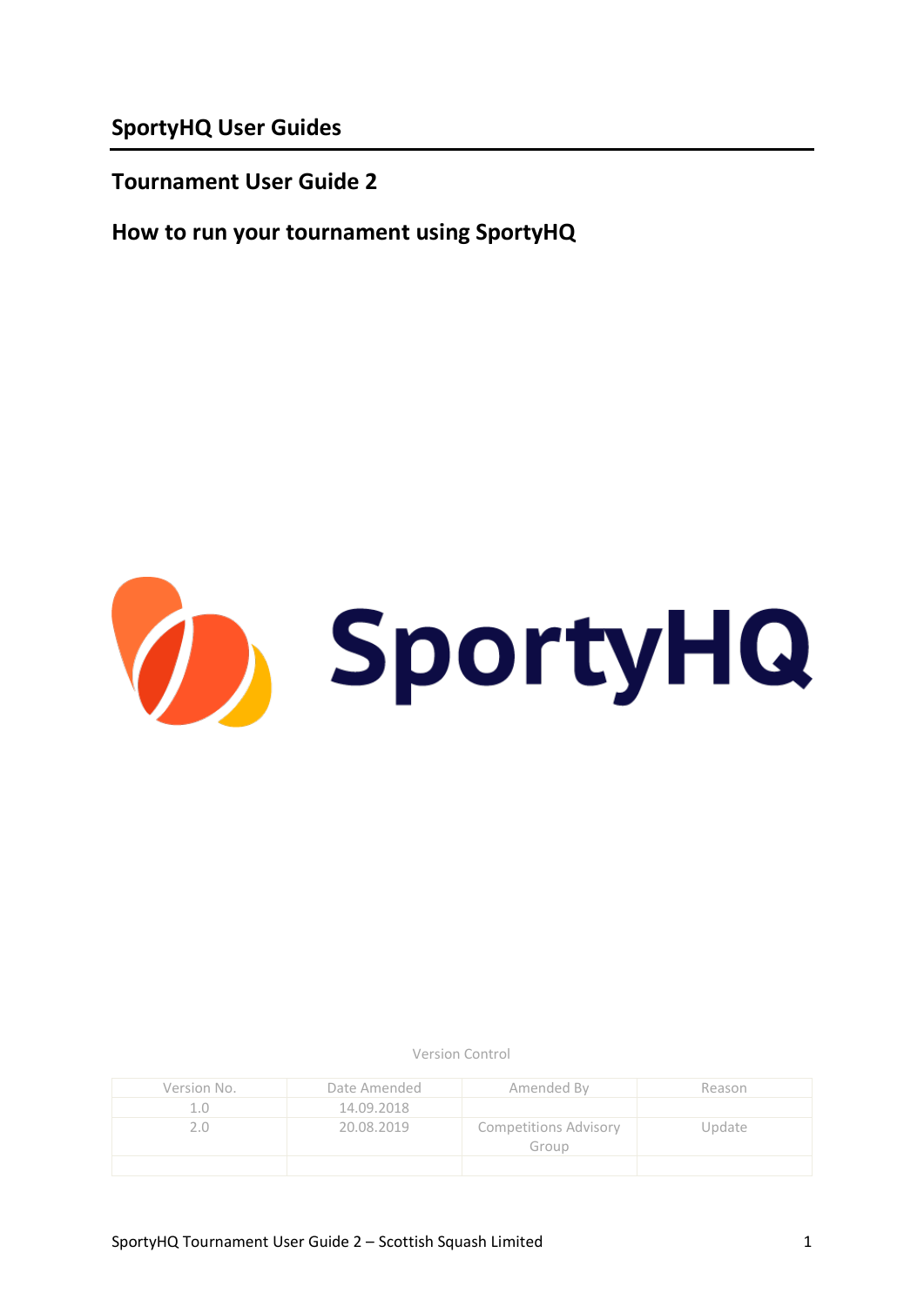# **TABLE OF CONTENTS**

How to run your tournament using SportyHQ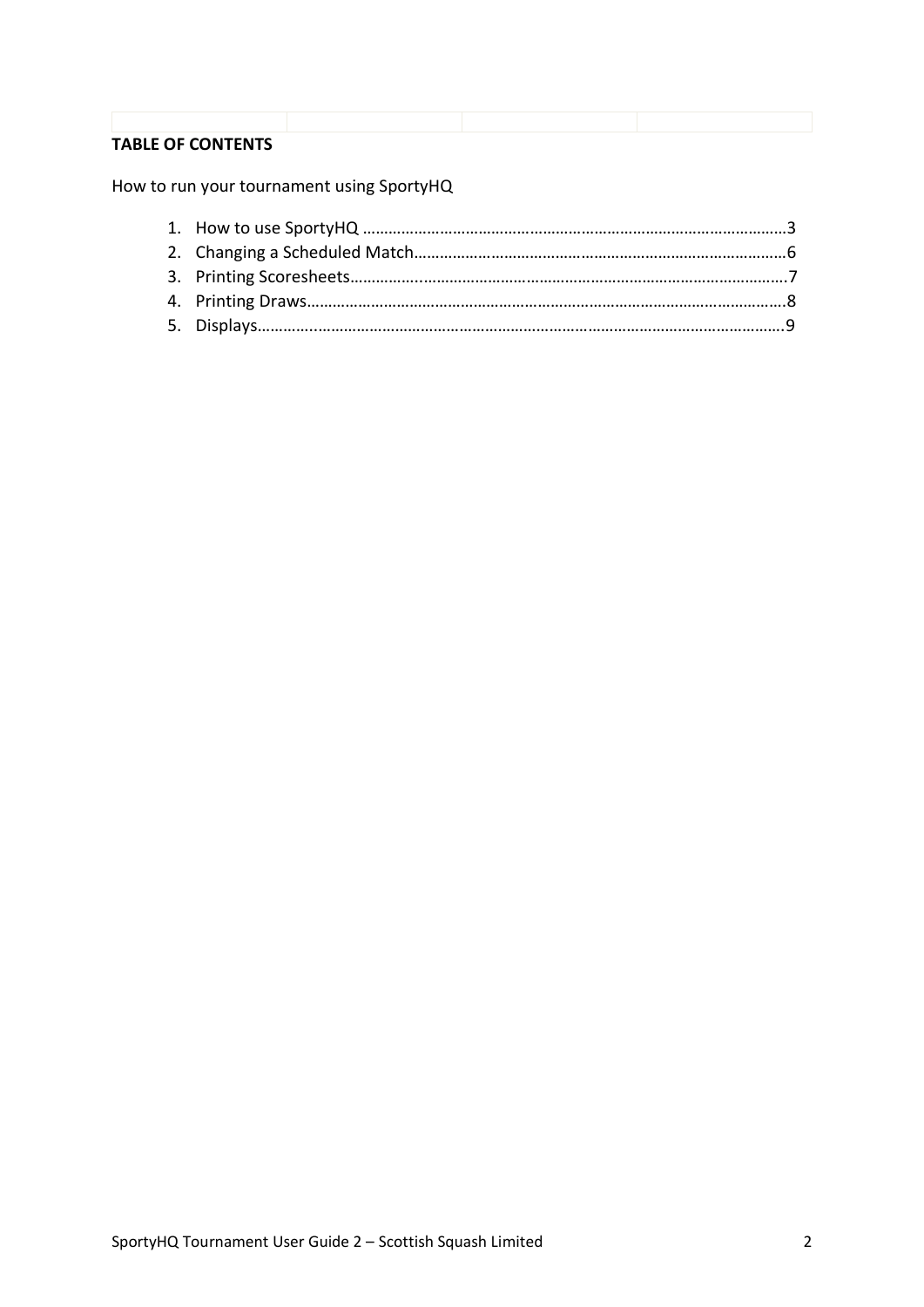#### **1. How to use SportyHQ to run your tournament**

Login to SportyHQ and select the event you are running from the column on the left-hand side navigation bar. If you are an administrator for this event it should automatically appear here.



The event page will open in the below format. The secondary navigation menu will appear down the left-hand side. This provides organisers with all the administration settings when you organise event. The main section required to run the competition on the event days is the **Resources** section (see red box below).

|                                          | <b>SportyHQ</b><br>$\equiv$<br>Search                                                                                                                                                                                                                                                                                                                                   | Q                                                                                                                                                        | AM Allan<br>Δ                                                        |
|------------------------------------------|-------------------------------------------------------------------------------------------------------------------------------------------------------------------------------------------------------------------------------------------------------------------------------------------------------------------------------------------------------------------------|----------------------------------------------------------------------------------------------------------------------------------------------------------|----------------------------------------------------------------------|
| A<br>ı<br>目                              | <b>Sign-up Configuration</b><br>Sign-up Page Configuration<br>Setup Tournament Pricing<br>Sell Additional Items<br>Setup Custom Data Fields<br>Payout Settings<br>Resources                                                                                                                                                                                             | <b>Tayside and Fife Masters</b>                                                                                                                          | <b>B</b> Share                                                       |
| 白<br>÷<br>Ψ<br>噩<br>$\bullet$<br>$\odot$ | Control Sheet<br>警 Player Check-in<br>$\rightarrow$ Print Scoresheets<br>$\rightarrow$ Print Draws<br>TV Display - Upcoming Schedule<br>TV Display - Live Scores<br>TV Display (Touchscreen) - Draws<br>TV Display (Touchscreen) - Players<br>TV Display - Sponsors<br><sup>■</sup> Press Results & Schedule<br>+ Enter Unscheduled Results<br><b>O</b> Code Violations | <b>Draw Publish Status</b><br>Published<br>$\odot$<br><b>Draw Status:</b><br>Limit<br>Unpublished<br>All days<br>$\odot$<br>Show Times:<br>Limit<br>Save |                                                                      |
| 囲                                        | <b>Communicate &amp; Share</b><br>Email Participants                                                                                                                                                                                                                                                                                                                    | Where & When<br><b>Draws</b>                                                                                                                             |                                                                      |
| 田<br>⊞<br>œ                              | $\blacktriangleright$ Email Prospects (0)<br>참 Waitlist (0)<br><sup>D</sup> SMS Messaging<br>$R^3$ Post News<br>View Photos                                                                                                                                                                                                                                             | <b>Ladies Over 45</b><br>Starts:<br>Men's Over 35<br>Ends:<br>Deadli<br>Men's Over 40<br>ne:<br>Men's Over 45                                            | Fri, Sep 14th 2018<br>Sun, Sep 16th 2018<br>Fri, Sep 7th 2018 5:00pm |

Within this you have a **Player Check-in** function which you can use to sign players in. There is also the function to print this list off if you would rather.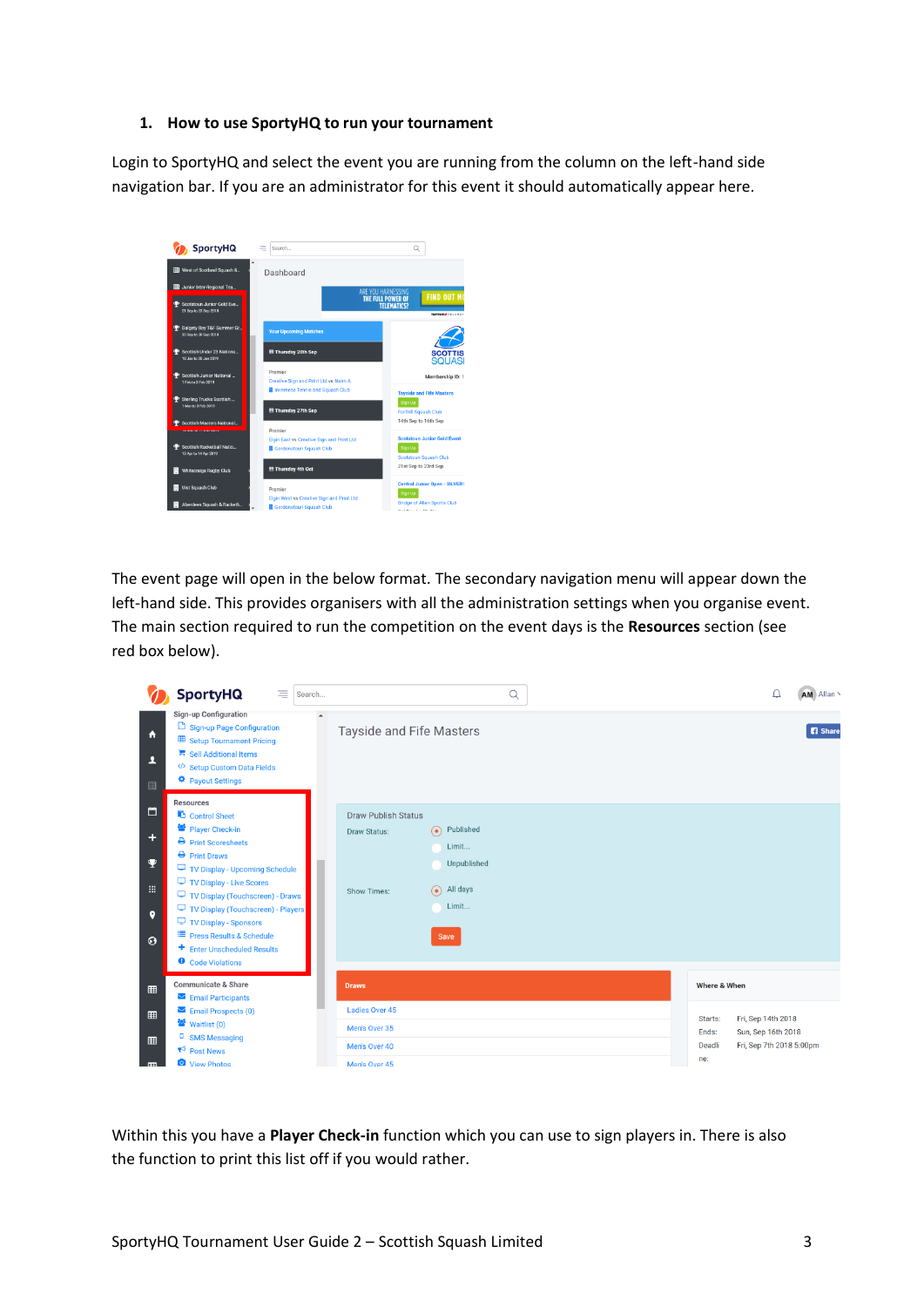|                            | <b>SportyHQ</b><br>$\equiv$<br>Search                                                                                                                                                                                                                                   |                                                                                                                                                                                 | Q            |                                | $AM$ Allan $\sim$                                                                                                                      |  |  |  |
|----------------------------|-------------------------------------------------------------------------------------------------------------------------------------------------------------------------------------------------------------------------------------------------------------------------|---------------------------------------------------------------------------------------------------------------------------------------------------------------------------------|--------------|--------------------------------|----------------------------------------------------------------------------------------------------------------------------------------|--|--|--|
| A                          | Administrator                                                                                                                                                                                                                                                           | Player Checkin                                                                                                                                                                  |              |                                |                                                                                                                                        |  |  |  |
| ı<br>目<br>白<br>÷<br>Q<br>噩 | Setup<br><b>E</b> Manage Draws<br>Tournament Settings<br>Upload Tournament Logo<br>Upload Primary Poster<br>Upload Alternative Poster<br>Manage Sponsors<br>警 Player Management<br>Send Activation Emails<br>Request Sanctioning<br><b>Round Robin &amp; Teams</b><br>囲 | Tournaments / Tayside and Fife Masters / Player Checkin<br>$\bigoplus$ Print<br>Configure<br>Please setup your checkin preferences by clicking on the "Configure" button above. |              |                                |                                                                                                                                        |  |  |  |
| 9                          | Configuration                                                                                                                                                                                                                                                           | <b>Players</b>                                                                                                                                                                  |              |                                |                                                                                                                                        |  |  |  |
| $\odot$                    | Officials<br>警 Manage Officials                                                                                                                                                                                                                                         | Name                                                                                                                                                                            | Email        | <b>Draws</b>                   | What is this?                                                                                                                          |  |  |  |
|                            | <b>C</b> Live Scoring Instructions                                                                                                                                                                                                                                      | <b>CORDINER, Helen</b>                                                                                                                                                          | ✓            | Ladies Over 45                 | This feature lets you track who has shown up                                                                                           |  |  |  |
| 田                          | Scheduling<br><b>O</b> Scheduling Times                                                                                                                                                                                                                                 | <b>ADAM, Clark</b>                                                                                                                                                              | $\checkmark$ | Men's Over 55<br>Men's Over 60 | at your tournament. You can check them in<br>when they arrive and then easily see who is<br>still left to check in for the tournament. |  |  |  |
|                            | <b>Manually Schedule Matches</b><br>Auto Schedule Matches                                                                                                                                                                                                               | <b>ADAMSON, lan</b>                                                                                                                                                             | $\checkmark$ | Men's Over 35                  |                                                                                                                                        |  |  |  |
| ⊞                          | Clear Scheduled Matches                                                                                                                                                                                                                                                 | <b>BEATTIE, Bernie</b>                                                                                                                                                          | ◡            | Ladies Over 45                 | Click on the $\sim$ or $\ge$ to check someone in or<br>out of the tournament.                                                          |  |  |  |
| 田                          | Match Calendar<br><b>9</b> Scheduling Conflicts                                                                                                                                                                                                                         | <b>BROWN, David</b>                                                                                                                                                             | ✓            | Men's Over 70                  |                                                                                                                                        |  |  |  |
| 田                          |                                                                                                                                                                                                                                                                         | <b>CARTER, Ronnie</b>                                                                                                                                                           | $\checkmark$ | Men's Over 55                  |                                                                                                                                        |  |  |  |
|                            | Sign-up Configuration<br>Signato Page Configuration                                                                                                                                                                                                                     | <b>COWELL, Ernie</b>                                                                                                                                                            | $\checkmark$ | Men's Over 65                  |                                                                                                                                        |  |  |  |

Once your event has started and you wish to enter results you need to select the **Control Sheet**, again this can be found under the **Tournament Resources** column. This Control Sheet can be seen in two formats. See below:

 $\mathbf{H}$   $\mathbf{M}$ .



sil Club 1.2.3 d

 $P$ las  $4311$  COar **A** Result A411-00am

Sporty HO

**Control Sheet** 

 $a^{\dagger}$ 

| Sporty HQ                           | $\alpha$<br>£                 | Bookings .<br>Rankings                                 | Tournaments            | Leagues         | Affiliations .                                                       | 翡         |
|-------------------------------------|-------------------------------|--------------------------------------------------------|------------------------|-----------------|----------------------------------------------------------------------|-----------|
| <b>A</b> Print<br>El Go to Box View |                               |                                                        |                        |                 |                                                                      |           |
| DSRC<br>Sat 19 Nov                  |                               | Sat 19 Nov 2016 at Dumfries Squash and Racketball Club |                        |                 |                                                                      |           |
| Sun 20 Nov                          | Date                          | Venue                                                  | 10                     | Match Code      | <b>Players</b>                                                       | Result    |
|                                     | 9.55am<br>Court II            | Men's Over 60                                          | X9                     | <b>OPMIHEAS</b> | Colin Shields<br><b>John Black</b><br>Not5. In Pro.<br>O(nn)         | $+$ Enter |
|                                     | 10.2Sam<br>Count <sup>1</sup> | Women's Over 55                                        | X3                     | DPSAIZKV        | Jan Ellis<br>faith sinclair<br>Nots In Pro-<br>Corrererf             | $+$ Enter |
|                                     | 10:25am<br>Court 2            | Women's Over 35                                        | X                      | OPHOVGM         | Krissy Burkin<br>Sue Strachan<br>Not5. In Pro.<br>$\bigcirc$ Comment | $+$ Errer |
|                                     | 10:25am<br>Court 3.           | Merrs Over 60                                          | X1                     | <b>OPNATIOL</b> | john rae<br>Lance Marshall<br>Nots. In Pro.<br>$\bullet$ Convert     | $+$ Enter |
|                                     | 10:25am<br>Court 4            | Men's Over 60                                          | X4                     | DPEHAMX         | Jim Dougal<br><b>Iohn Charles</b><br>Not5. Im Pro.<br>Connert        | $+$ Ester |
|                                     | 11:00am<br>Court 1            | Men's Over 35                                          | X3                     | <b>SPMXRIOB</b> | Richard MacBride<br>Graham Lind<br>Not5. In Fro.<br>$O$ Commerc      | $+$ Ester |
| <b>THE SAN</b>                      | 11:00am                       | Merrs Over 65                                          | $\Lambda$ <sub>2</sub> | OPIANCOR        | Alex Allan                                                           | $+$ Error |

The view between the court list and time list can be changed by clicking on the blue button, **Go to Box View** or **Go to List View** depending what setting you are on. The system will default to box view.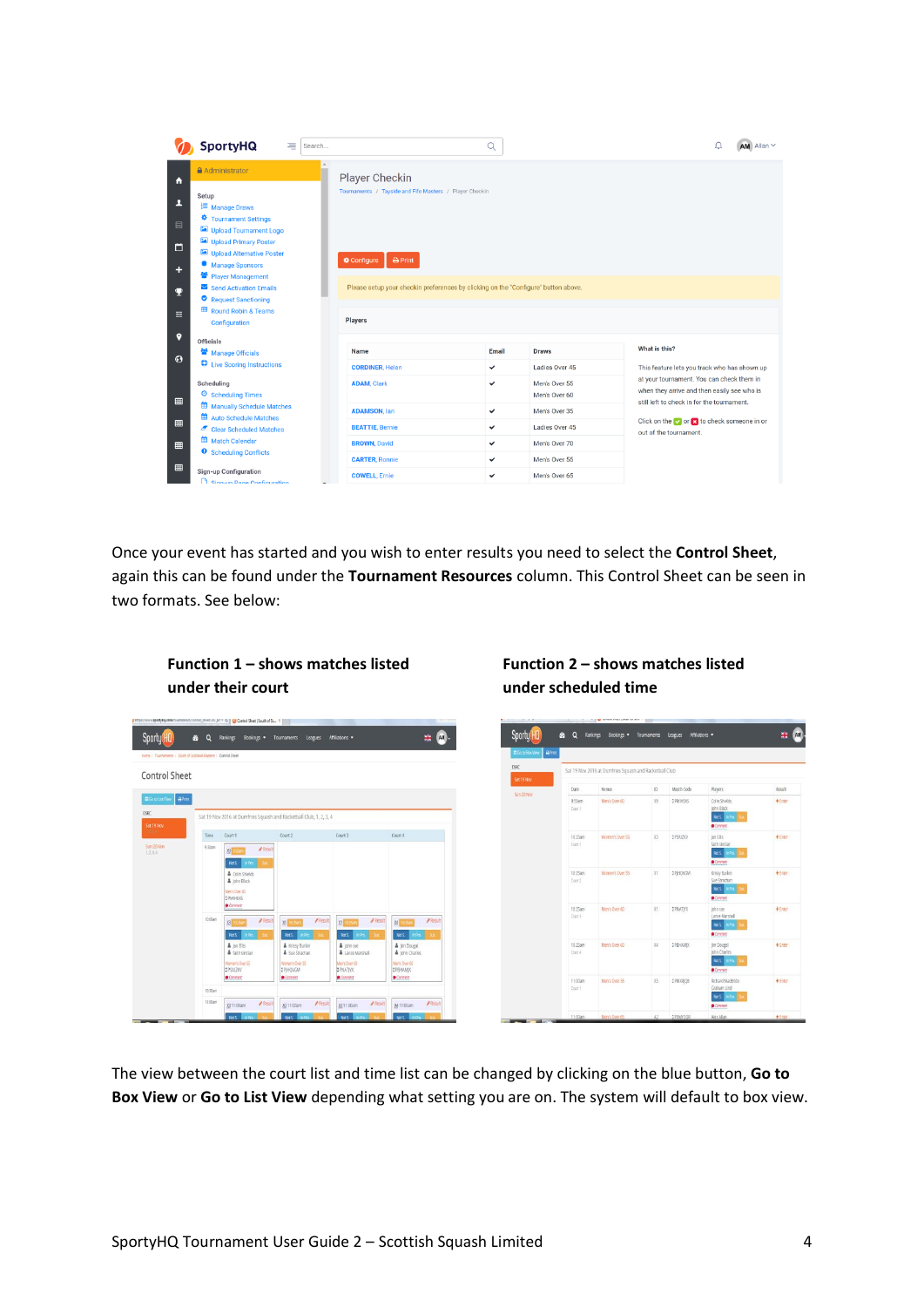To enter a result, click on **Result** or **Enter** under the result column. It will then open with the following window where the result can be entered.

| <b>Regular Result</b>                |                                                              | M                             |
|--------------------------------------|--------------------------------------------------------------|-------------------------------|
|                                      |                                                              |                               |
| PAS <sub>9</sub><br>Players          | $\overline{2}$<br>$\overline{3}$<br>$\overline{4}$<br>5<br>1 | <b>POINTS</b><br><b>GAMES</b> |
| Colin<br><b>CS</b><br><b>Shields</b> |                                                              |                               |
| John<br>Black (LIN)                  |                                                              |                               |
|                                      |                                                              |                               |
| Location:                            | Dumfries Squash and Racketball Club                          | M                             |
| <b>Match Date:</b>                   | 19 November, 2016                                            |                               |
| <b>Start Time:</b>                   | 9:55am                                                       |                               |
| <b>Match Duration:</b>               | minutes                                                      |                               |
|                                      |                                                              |                               |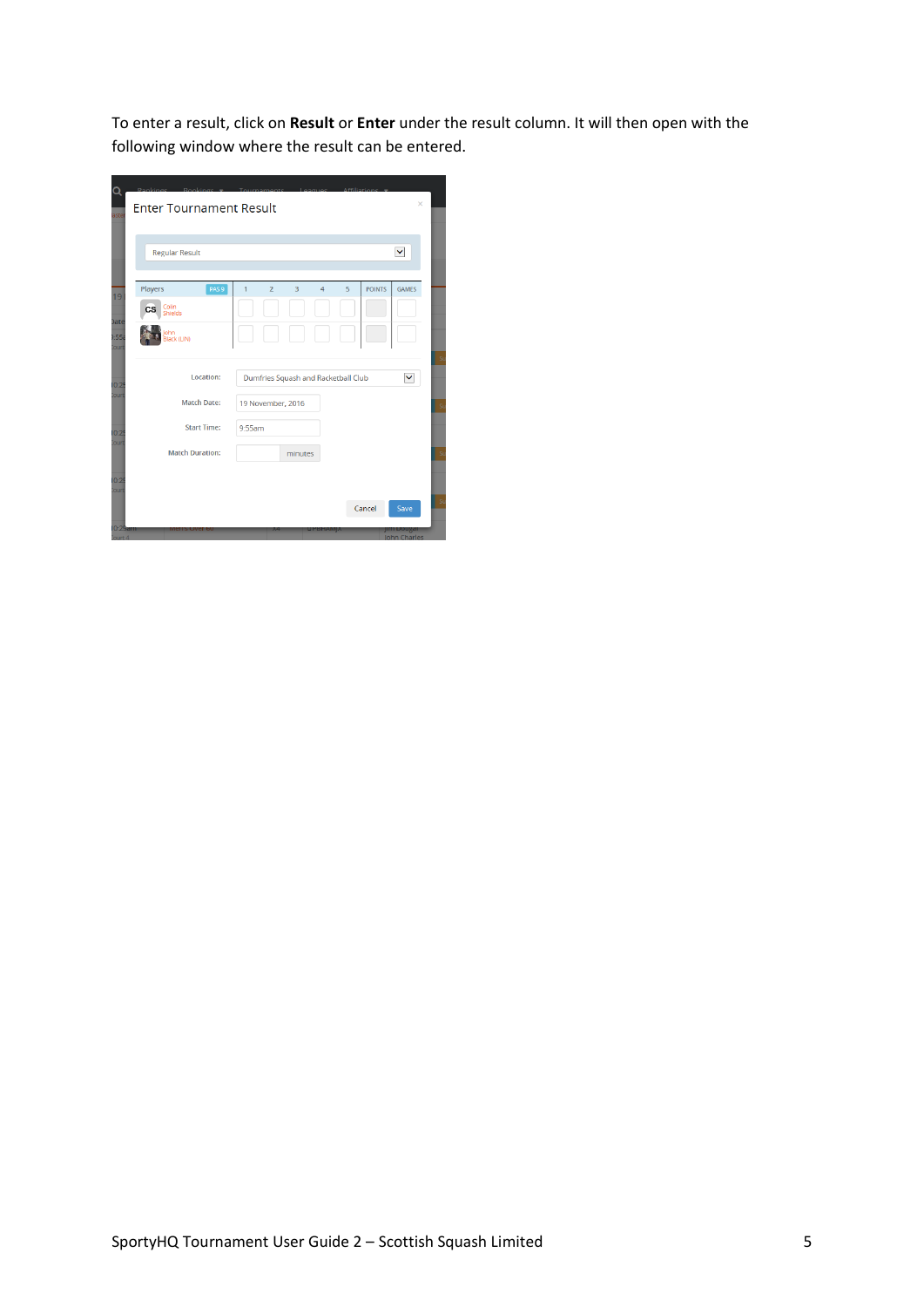#### **2. Changing a Scheduled Match**

As a Tournament Organiser you have the ability to change match times or move matches around as and when required. All match times and the weekend schedule can be changed in the **Match Calendar** tab under the **Scheduling** section of the administrator panel.



Once you open the 'Match Calendar' it will show the following window.

| Sporty(HO)         |                   | $\alpha$<br><b>CO</b>                                                | Rankings                                                          | Bookings v                                          | <b>Tournaments</b>                               | <b>Leagues</b>           | Affiliations $\blacktriangleright$ |         |                                           | <b>NGC</b><br>$-1$         | AM L                                    |
|--------------------|-------------------|----------------------------------------------------------------------|-------------------------------------------------------------------|-----------------------------------------------------|--------------------------------------------------|--------------------------|------------------------------------|---------|-------------------------------------------|----------------------------|-----------------------------------------|
| Calendar           |                   |                                                                      |                                                                   |                                                     |                                                  |                          |                                    |         |                                           |                            |                                         |
| Zoom Level (mins): | -5                | 15<br>20<br>$10-10$                                                  | $-30$<br>-60                                                      |                                                     |                                                  | <b>III</b> Control Sheet | <b>©</b> Scheduler Options         |         | <b>Clear All Match Times (Start Over)</b> | <b>Regenerate Calendar</b> |                                         |
| Schedule           |                   |                                                                      |                                                                   |                                                     |                                                  |                          |                                    |         |                                           |                            |                                         |
|                    |                   |                                                                      |                                                                   |                                                     | $2016 - 11 - 19$                                 |                          |                                    |         |                                           |                            |                                         |
|                    |                   |                                                                      |                                                                   |                                                     | Dumfries Squash and Racketball Club              |                          |                                    |         |                                           |                            |                                         |
|                    | No Court Assigned | Court 1                                                              | Court 2                                                           | Court 3                                             | Court 4                                          | Court 1                  | Court 2                            | Court 3 | Court 4                                   | No Court Assigned          | $C_{\mathbb{C}}$                        |
| $10^{4M}$          |                   | <b>B.R.Men's Over 60</b><br>Shields vs. Black                        |                                                                   |                                                     |                                                  |                          |                                    |         |                                           |                            | R31A<br>First<br>Wir                    |
|                    |                   | <b>R.R. Women's</b><br>Over 55<br>Ellis ys, sinclair                 | <b>R.R. Women's</b><br><b>Over 35</b><br>Burkin vs.<br>Strachan   | <b>R.R.Men's Over 60</b><br>rae ys. Marshall        | R.R. Men's Over 60<br>Dougal vs.<br>Charles      |                          |                                    |         |                                           |                            | Wir<br><b>RR</b><br>Ellis<br><b>Sto</b> |
| AM<br>11           |                   | <b>R.R.Men's Over 35</b><br>MacBride vs. Lind                        | A2 Men's Over 65<br>Allan ys.<br>Sturman                          | A3 Men's Over 65<br>Ross vs. Webster                | A4 Men's Over 65<br>Fazzi vs. Dougal             |                          |                                    |         |                                           |                            | <b>RR</b><br>Ow<br>Mar                  |
|                    |                   | <b>R.R.Women's</b><br><b>Over 55</b><br>Graham vs.<br><b>Boattle</b> | <b>B.R.Merr's Over 35</b><br>Steedman vs.<br>O'Hara               | A'll Mem's Over 55<br>Easton vs.<br>Marshall        | AG Mem's Over 55<br>ridley vs.<br>Susskind       |                          |                                    |         |                                           |                            | Gra<br><b>B51</b><br>Wir                |
| $12^{P}$           |                   | <b>R.R.Men's Over 40</b><br>O'Hara vs. Hay                           | A1 Men's Over 65<br>rae vs. McAllister                            | <b>R.R.Men's Over 45</b><br>Lindsay ys.<br>Woodward | A1 Men's Over 50<br>Robertson vs.<br>Carter      |                          |                                    |         |                                           |                            | <b>R.R</b><br><b>Wo</b>                 |
| PM                 |                   | A2 Men's Over 50<br>Hunter <sub>vs</sub><br>Adams                    | <b>R.R. Women's</b><br><b>Over 35</b><br>Strachan ys.<br>Sinclair | A4 Men's Over 50<br>Russell vs.<br>McMullan         | <b>R.R.Men's Over 70</b><br>Reid vs.<br>Thomson  |                          |                                    |         |                                           |                            |                                         |
|                    |                   | <b>R.R.Men's Over 70</b><br>Jeffrey vs. kane                         | <b>R.R.Men's Over 45</b><br>McCulley ys.<br><b>Jenkins</b>        | <b>R.R.Men's Over 35</b><br>MacBride vs. Ellis      | <b>R.R.Men's Over 35</b><br>Steedman vs.<br>Lind |                          |                                    |         |                                           |                            | <b>RR</b><br>Mar                        |

By clicking on any of the matches you are able to move them around to different times, between different courts and even to different days.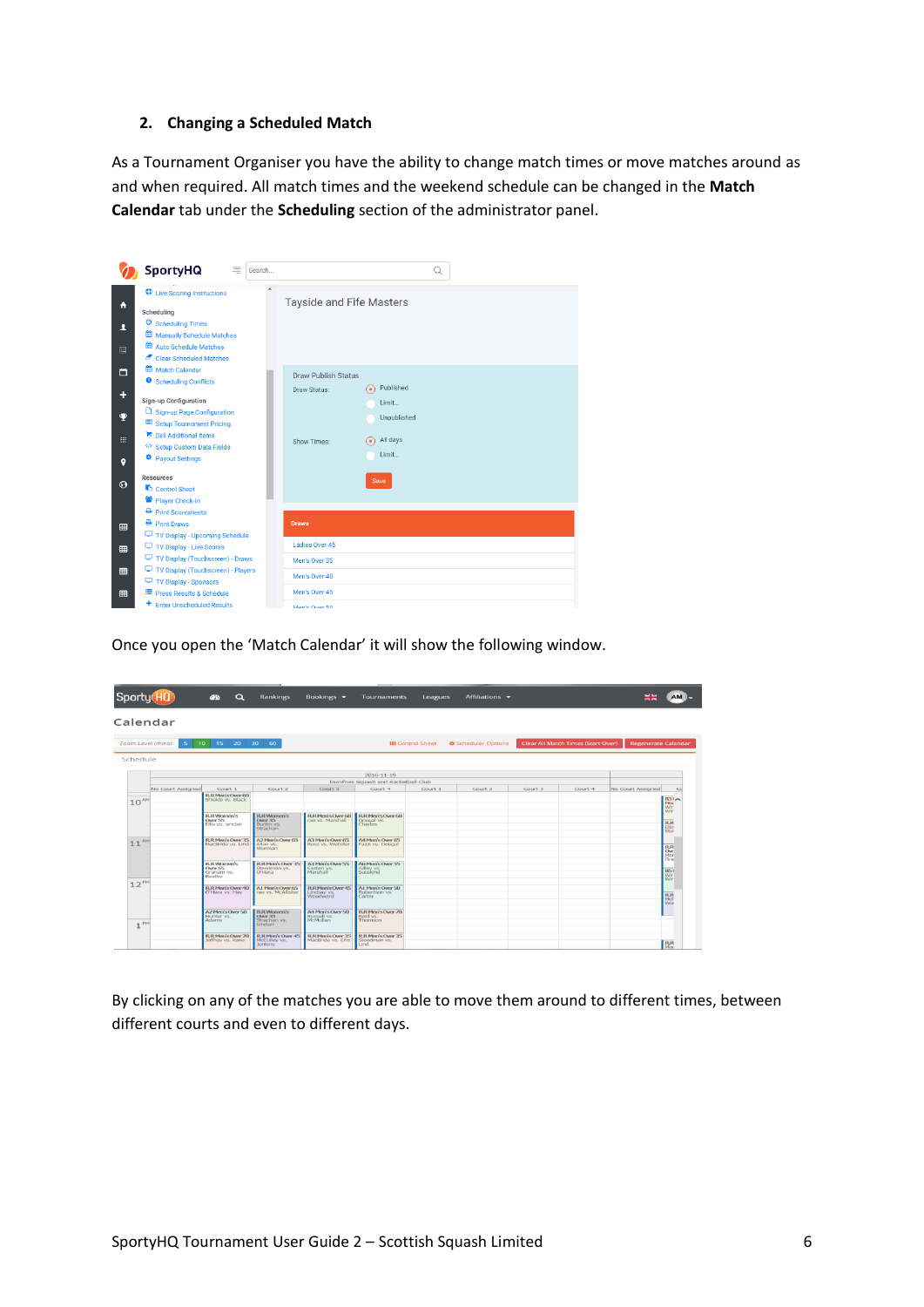# **3. Printing Scoresheets**

The software can print of each specific scoresheet for every match scheduled in the competition. When this function is used the scoresheet will automatically populate the competing players, court number, scheduled time and draw category. To print the scoresheets from the software click on **Print Scoresheets** under the **Resources** section on the administrator panel.

When you click on **Print Scoresheets** you will also notice the option to **Print a Blank Scoresheet**. If you would like a scoresheet template with no names included you should use this option.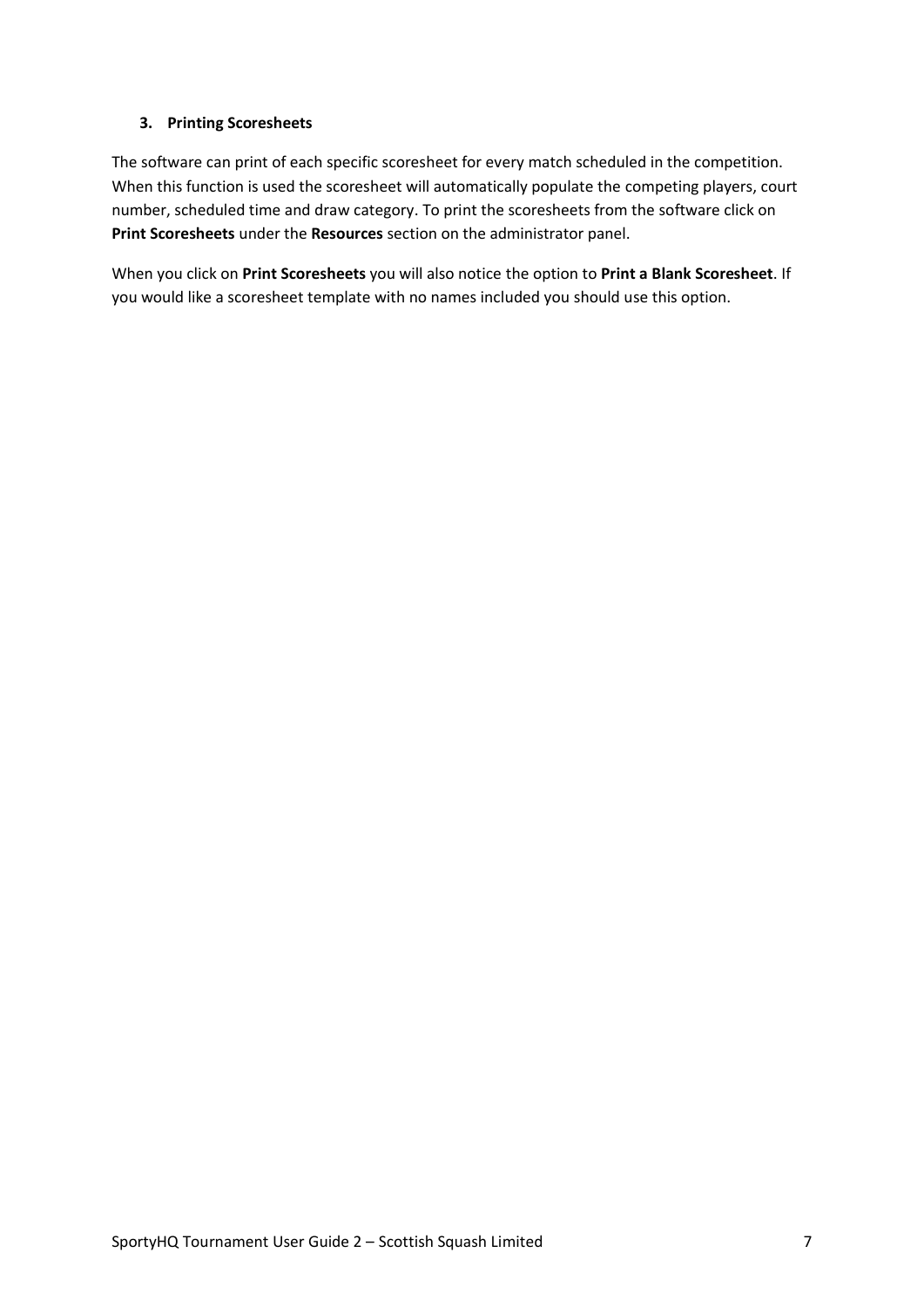#### **4. Print Draws**

Competition draws can be printed off at any point and will automatically be updating depending on the results you have entered to the **Control Panel.**